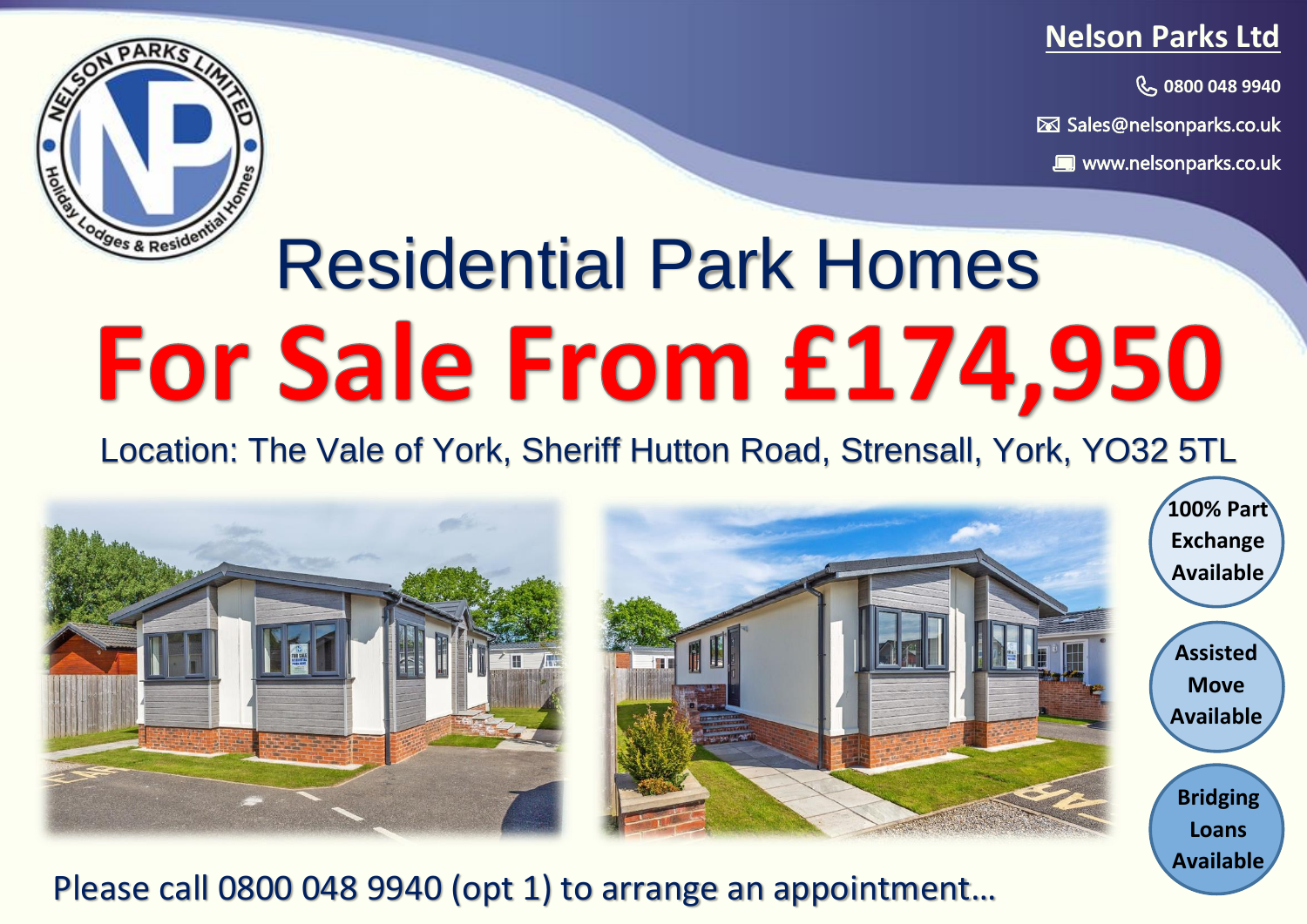The Vale of York is a residential and holiday park which is situated on the outskirts of the beautiful and highly desirable riverside village of Strensall and only 15 minutes from the beautiful historic city centre of York.

We have now introduced our 2021 park home with its striking exterior which gives the park home a clean and modern feel with its Grey can-excel feature cladding which details and frames the impressive box-bay windows. Along with its recessed feature front door which sits under a dormer roof with feature peak. The box-bay windows give the park home a light and airy feeling inside and with is open plan living and soft colour scheme which flows throughout. The main living space is an 'L' shaped lounge & dining area. The bright and spacious fitted kitchen includes integrated washer/dryer & fridge/freezer, and has plenty of cupboard and worktop space making it spacious, practical and functional. The main double bedroom has a walk-in wardrobe providing plenty of hanging space along with a beautiful en-suite with quadrant shower cubical. The second is also a double bedroom and sits conveniently next to the family bathroom. Outside offers a private driveway for parking and a pleasant garden area for you to make your own haven and really make the most of those relaxing summer days. There is also additional visitor park available on secure gated site. So, if you dream of relaxation as a key to your lifestyle then dream no more and make it a firm reality at The Vale of York. The park has a great community with like-minded people who aspire to achieve the same goals as the park is for over 45's, so why look any further.

The Vale of York residents have access to a stunning, fully stocked fishing lake on the adioining holiday park where you can go and see the natural wildlife within a stone's throw away from your new home.

If the show home is not quite to your liking or you do see a pitch you do prefer, we do also have empty plots available to choose from and can order a home you have been looking at to make your dream a reality.

The Vale of York has plenty of thing to do and see surrounding the park, being only 15 minutes from the historic City of York, this idyllic location gives you the peace of village life whilst never too far away from the bustle of town life, giving you the best of both options. There is the great public transport from Strensall into York itself and easy access on to the A64, A1, A19 & A59 to make those days out and exploration of all of Yorkshire all the more enjoyable

If you do have any question please do not hesitate to get in touch and we do hope you choose to enjoy 'The Vale of York.'





**movenrone** art exchange comp



## **Site Fees:**

**Pitch Fee:** £185.00 per calendar month

**Utilities**: (Water, Sewage & Refuse) £39.94 per calendar month

#### **Gas & Electric**

**Metered** Re-charged at cost Monthly Bill

**Council Tax:**

Band A - Direct to York City Council (Approx. £1000 - £1250)